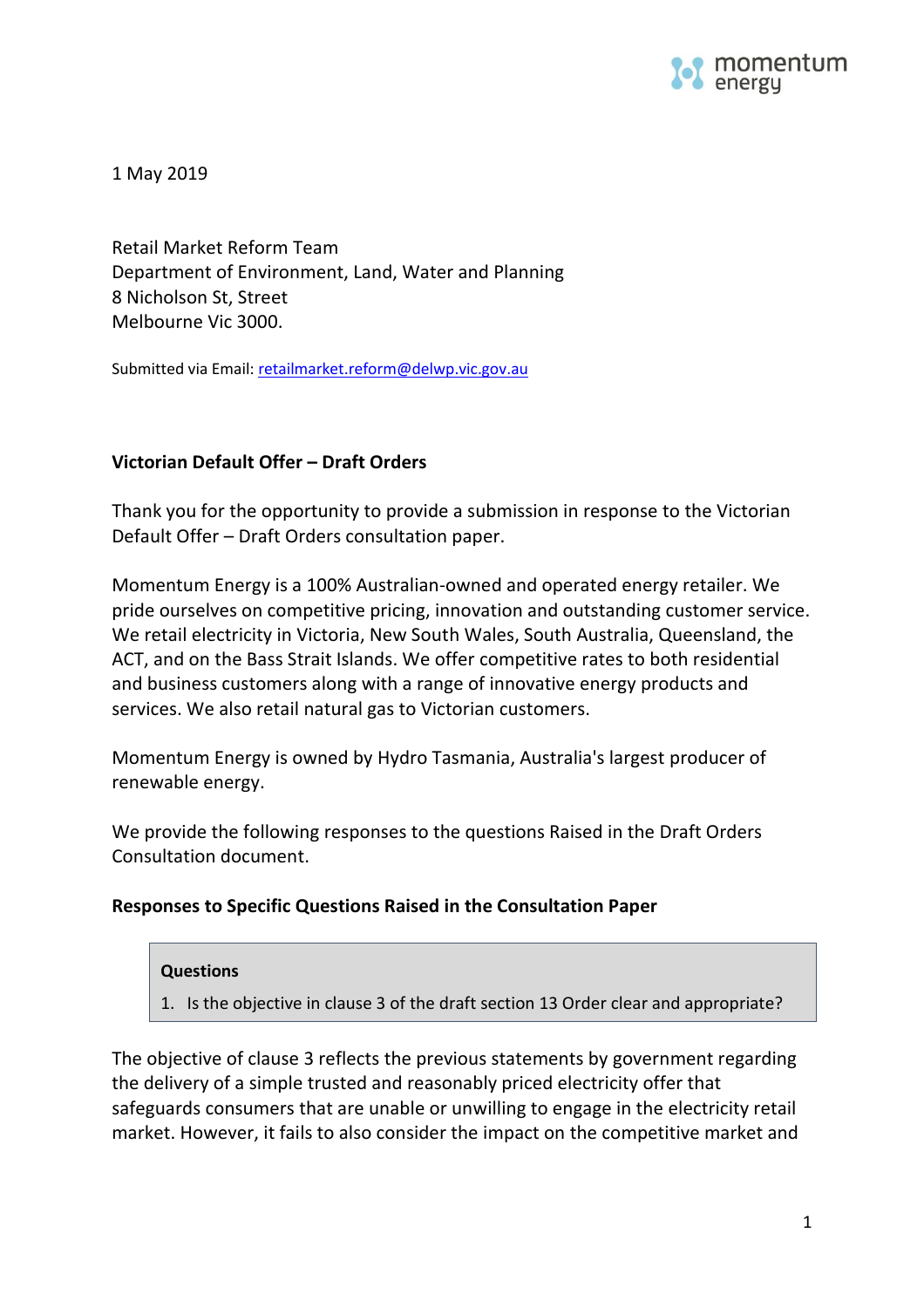reflect the objective of the Essential Services Commission stated in the ESC Act<sup>1</sup>. Under this objective the Commission must consider the long term interests of customers and a viable competitive market is also a key requirement that the VDO OIC should cover.

# **Questions**

2. Does Clause 6 of the draft section 13 Order adequately give effect to the VDO for the initial period from 1 July 2019 to 31 December 2019?

Under clause 6.2 it is unclear why the reference is made to "*fixed" at the amounts specified in columns 2, 3 and 4.* Momentum is unsure why the term "fixed" is used rather than using the term "set" or "priced". Fixed price offers in the energy market are usually associated with a market offer that has prices fixed for a term of either 12 months or two years. It is our understanding that VDO prices may be reset from 1 January 2020 and therefore the term of these initial VDO prices is uncertain.

Clause 6.4 references sub clauses (1) and (2) which we believe should be sub clauses (2) and (3).

This clause makes it clear that the VDO applies to Standing Offer tariffs that are flat or flat with a controlled load tariff. However, based on recent discussions with DELWP, it is the government's objective that customers on non-flat Standing Offer tariffs should be offered the flat VDO if customers request it. This causes issues with requesting and gaining approval for network tariff reassignment, from the various networks. Nevertheless it would be easier to gain network support and acceptance of tariff reassignment if clause 6 or some other section of the VDO could specifically state that customers on non-flat tariffs can request a flat tariff VDO.

Clause 7 covers the obligation for retailers to make a standing offer available with regulated tariffs. It is our view that this clause is somewhat ambiguous and could be interpreted to impose an obligation to supply on all retailers under all situations for domestic and small business customers which is not the intent. We believe that this clause needs to be amended to ensure that the current obligation to supply provisions will be maintained and simply create an obligation to provide non flat standing offer customers with a flat VDO if a customer requests it.

Clause 8 – Momentum is of the view that retailers could more readily facilitate nonflat tariff customer requests for flat tariff VDOs if network tariff changes were not subject to network approval. We believe that this could be facilitated by amending the AMI OIC which has been amended previously to facilitate government policy on network tariffs and AMI meters.

 $\overline{a}$ 

<sup>1</sup> Essential Services Commission Act 2001 objective clauses 8 & 8A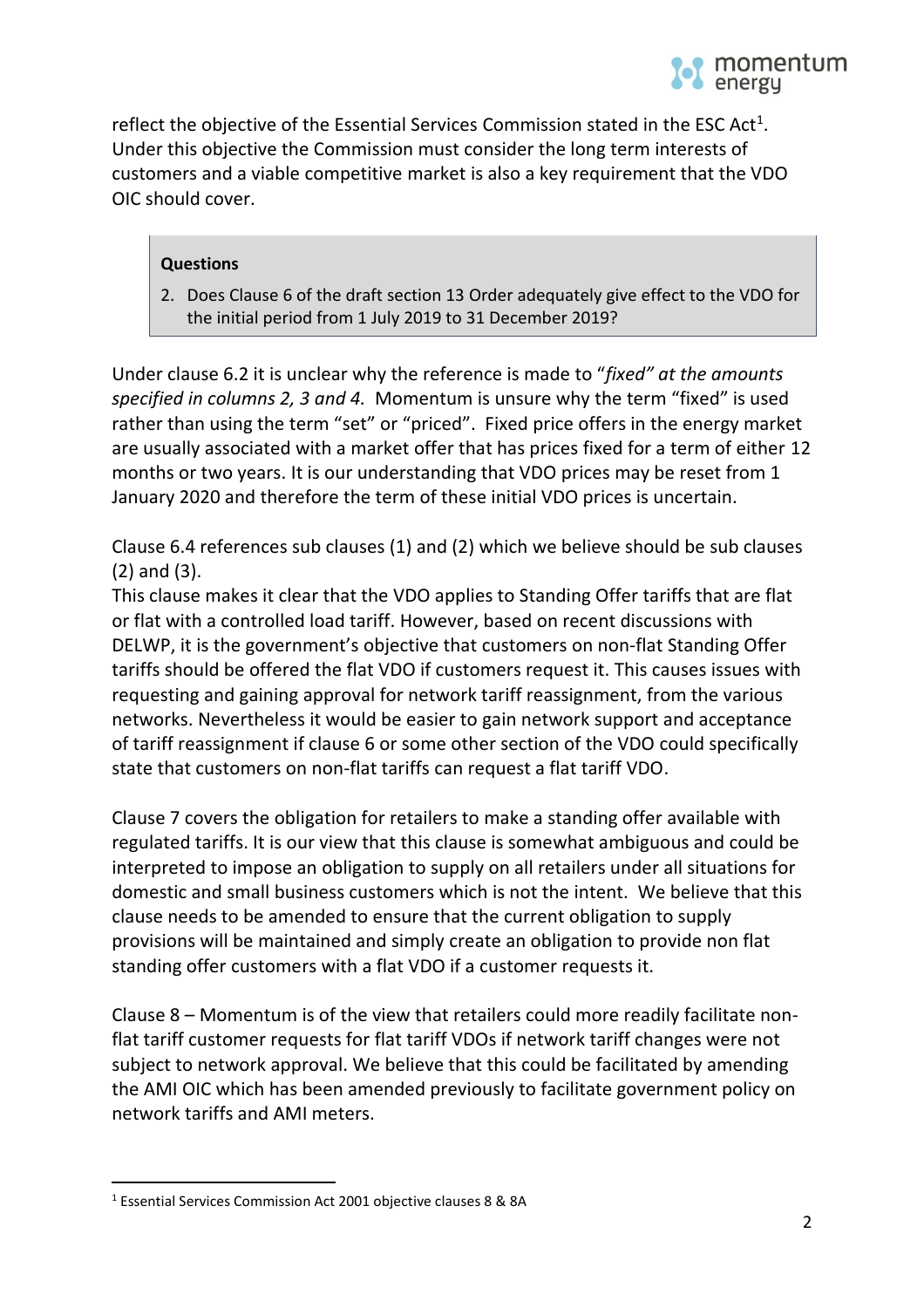

#### **Questions**

- 3. Does clause 9 of the draft section 13 Order appropriately reflect the objective of the VDO?
- 4. What would be the implications of the alternative option the VDO continuing to be a flat tariff (or flat tariff with controlled load tariff) only?

We are concerned that the 42 day timing before the commencement of a regulatory period, prescribed under clause 9, for the Commission to determine VDO prices will not allow retailers sufficient time to gain internal tariff approval and to organise the gazettal of these prices. We realise that the Commission cannot accurately determine the VDO prices until the release of approved network tariff prices and therefore they are unable to complete their task any sooner. Therefore we suggest that DELWP (via the OIC) consider reducing the mandatory 4 weeks gazettal notice timing to 2 weeks to allow retailers more time once the VDO prices are released. We believe that a 4 week gazettal period is no longer necessary now that the prices are regulated. The 4 week gazettal notice period was originally intended to give customers, on Standing Offers, enough time to engage in the market to find a more competitive market price before the new Standing Offer prices came into effect.

There are several risks associated with the alternative option of the VDO continuing as a flat tariff (or flat tariff with controlled load) only as follows:

- If networks refuse to change a network tariff when requested by retailers these customers would often require manual billing and/or retailers would bear the load profile financial risk of a mismatched retail/network tariff;
- Over the past 10 years energy market stakeholders and government have been encouraging energy users to amend their usage profile in order to reduce peak demands on the market and networks. This message would be contradicted if non flat customers were switched to flat VDOs on request.
- Customers on non-flat tariffs (with discounts) will be comparing their prices to flat VDO reference prices which could misrepresent the price differences and be misleading. Customers will lose confidence in the reference prices and disengage from the market.

# **Questions**

- 5. Does the approach and methodology specified in clause 11 of the draft 13 Order appropriately reflect the objective of the VDO?
- 6. Are there any other matters the ESC should be required to consider in setting prices for the VDO?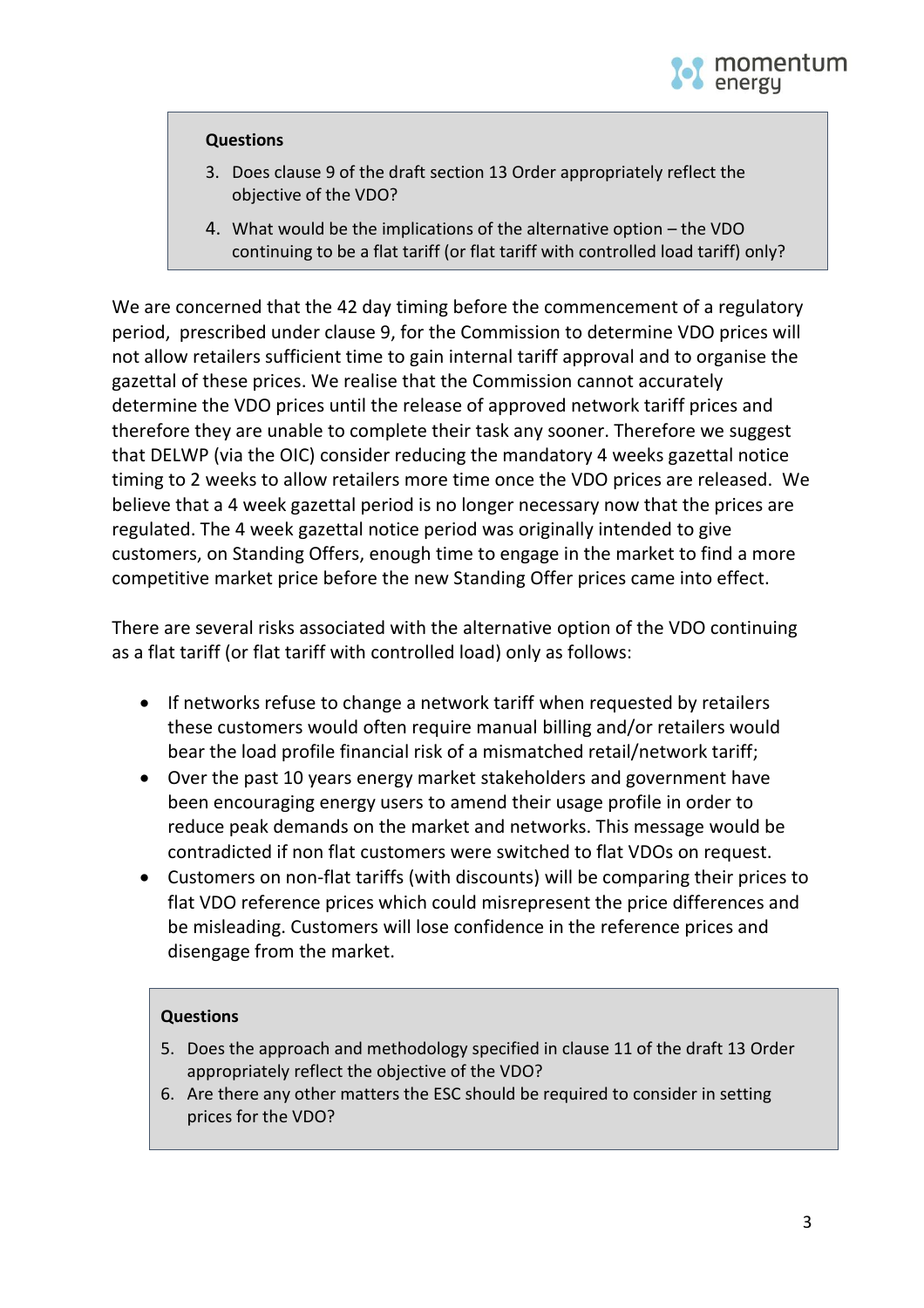The approach and methodology specified in clause 11 of the draft is partly reflective of the objective of the VDO. Momentum is concerned that under clause 11(4) there is no allowance for innovation given the reduced definition of "headroom" under the Order.

As mentioned above, in our response to Question 1, the value of a competitive market cannot be underestimated in ensuring a market delivers outcomes that are in the long term interests of customers. A market with no headroom will create a barrier to entry for new retailers and it will also stifle innovation.

Moreover we note that under clause 11(10) of the Order that Section 33(4) of the ESC Act no longer applies. Section 33(4) ensures the Commission, when making a determination, must ensure that the expected costs of regulation do not exceed the benefits of any determination and that the Commission takes into account any tradeoffs between costs and service standards. We believe that this provision is very important and that it should remain otherwise a consequence of the VDO will be diminished service standards delivered by retailers as they will have no option to ensure they survive.

# **Questions**

- 7. Will this approach assist customers to access the VDO? Or would it be preferable to prescribe the wording on bills and if so, what should this wording be?
- 8. Are there any implementation issues that should be considered?

Clause 7 (2) of the Draft Order requires retailers to include information on the bill about how a customer may access the VDO. Momentum believes that the addition of this new obligation is rather late considering the proposed implementation date of 1 July 2019. We would prefer this obligation to give retailers the option to include this information with the bill or by some other means especially for the initial six months post the implementation date.

The electricity bill is subject to other (Best offer on bill) regulatory changes also due 1 July 2019 and most of this bill design work is now complete. The electricity bill is becoming rather cluttered with multiple mandatory messages and we believe that the VDO message may also be more successfully received by customers by alternative means. A message relating to the VDO may be especially confusing in instances where the VDO is not the best offer available to the customer, and its inclusion on the bill may lead the customer to take up the VDO to their detriment.

We do not believe that the specific wording to relay this message needs to be regulated as it provides us with some flexibility with the design layout of the bill and other notifications if allowed) should the Order be amended.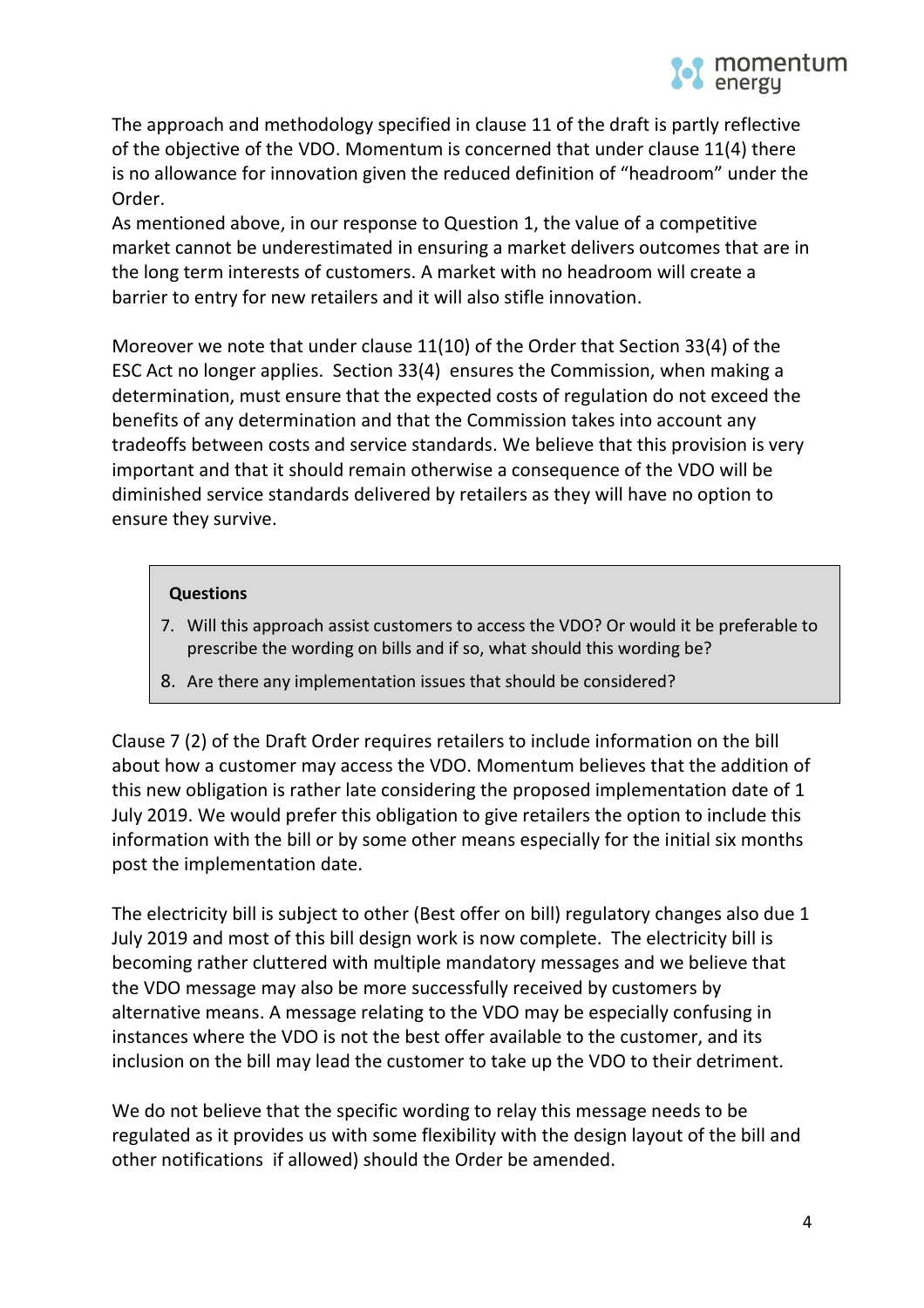

# **Questions**

- 9. Will the approach proposed in clauses 14 and 15 adequately meet the Government's intention to enable discounted offers to be easily compared?
- 10.Is the proposed method for determining the estimated annual cost of offers in Schedule 3 simple and easy to use?

The government now requires the VDO to be used as a Reference Price for retailers with discounted offers or offers with benefits to be implemented by 1 July 2019. Although Momentum does not offer discounted products we raise the following concerns with clause 14 as it is currently drafted:

- Clause 14(2)(a) places new obligations on retailers that offer a discount or other benefit. What is the definition of other "benefit"?
- Clause 14(2)(b) requires retailers to disclose how a discount or a benefit is compared to the VDO price expressed in a percentage or dollar term. It is unclear how these comparisons are undertaken for benefits when benefits are not defined. Also the discounts or benefits may relate to a non-flat tariff that may not be suitably reflected when comparing it to a flat VDO tariff. The differences may be misleading to customers; and
- Clause 14(2)(c) requires retailers to make disclosures prior to an offer being accepted on details of the discount or benefit. Are these duplicative obligations for Explicit Informed Consent? If not what is the purpose of this provision which appears to duplicate existing regulatory provisions.

Based on these concerns we believe that the intention and application of Clause 14 of the Order requires proper industry and stakeholder consultation so that the impacts of these provisions are more definitively drafted and understood.

The ESC would be better placed to conduct this consultation together with the other scheduled amendments to the Energy Retail Code. Therefore the implementation of this new obligation should be delayed until 1 January 2020 so the provisions are introduced in a cohesive manner and allow retailers time to assess the implications of the requirements and to make any necessary system changes.

An assessment of the ease of use of Schedule 3, to determine the estimated annual cost of offers ,can be better undertaken when a more fulsome understanding of the terms of clause 14 are better known.